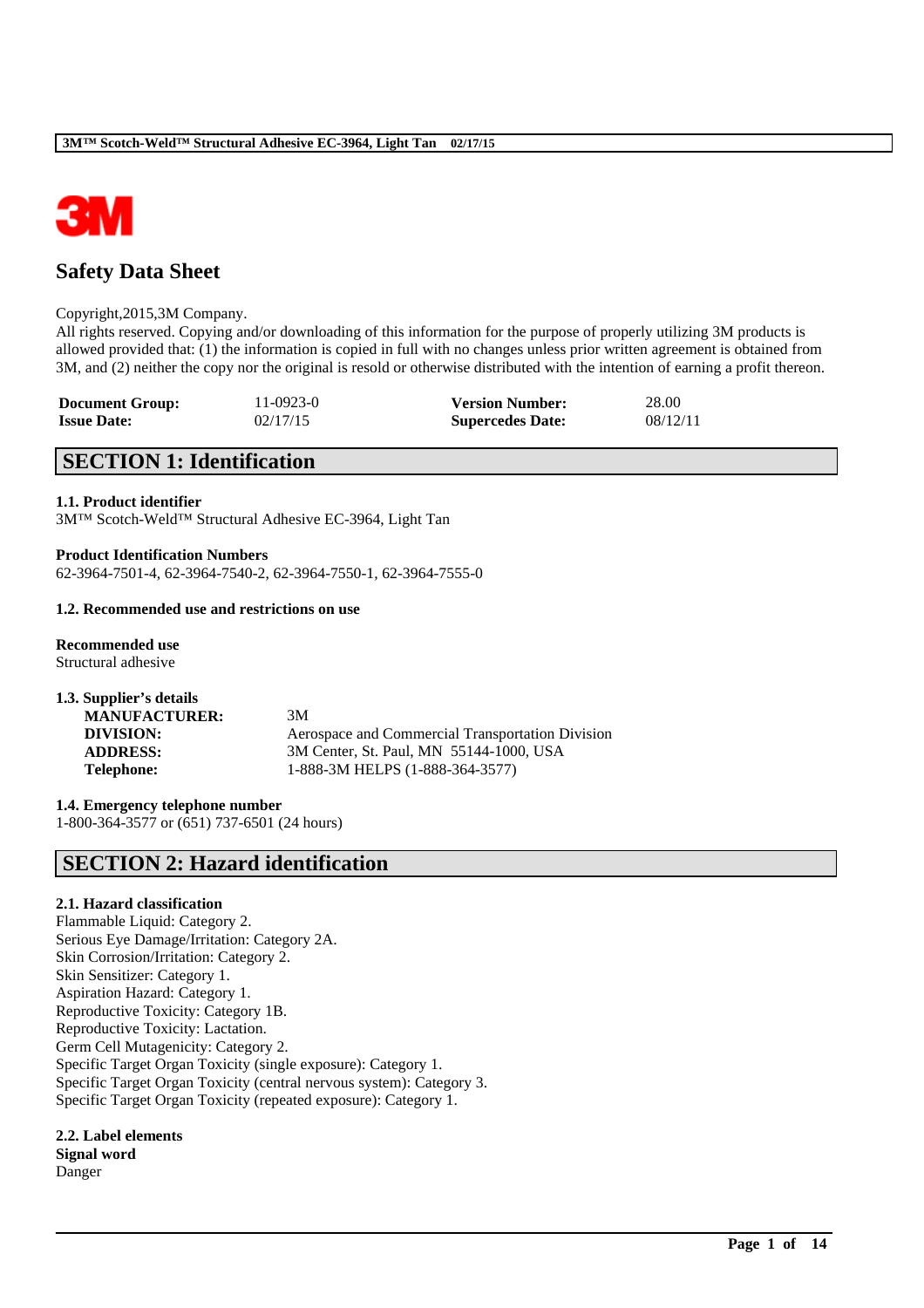### **Symbols**

Flame | Exclamation mark | Health Hazard |

## **Pictograms**



**Hazard Statements** Highly flammable liquid and vapor.

Causes serious eye irritation. Causes skin irritation. May cause an allergic skin reaction. May be fatal if swallowed and enters airways. May cause drowsiness or dizziness. May damage fertility or the unborn child. May cause harm to breast-fed children. Suspected of causing genetic defects.

Causes damage to organs: blood or blood-forming organs | liver |

Causes damage to organs through prolonged or repeated exposure: blood or blood-forming organs | liver | nervous system | sensory organs |

#### **Precautionary Statements**

#### **Prevention:**

Obtain special instructions before use. Do not handle until all safety precautions have been read and understood. Keep away from heat/sparks/open flames/hot surfaces. - No smoking. Ground/bond container and receiving equipment. Use only non-sparking tools. Take precautionary measures against static discharge. Keep container tightly closed. Use explosion-proof electrical/ventilating/lighting equipment. Do not breathe dust/fume/gas/mist/vapors/spray. Avoid contact during pregnancy/while nursing. Use only outdoors or in a well-ventilated area. Wear protective gloves and eye/face protection. Do not eat, drink or smoke when using this product. Wash thoroughly after handling. Contaminated work clothing must not be allowed out of the workplace.

## **Response:**

IF INHALED: Remove person to fresh air and keep comfortable for breathing. IF ON SKIN (or hair): Take off immediately all contaminated clothing. Rinse skin with water/shower. IF IN EYES: Rinse cautiously with water for several minutes. Remove contact lenses, if present and easy to do.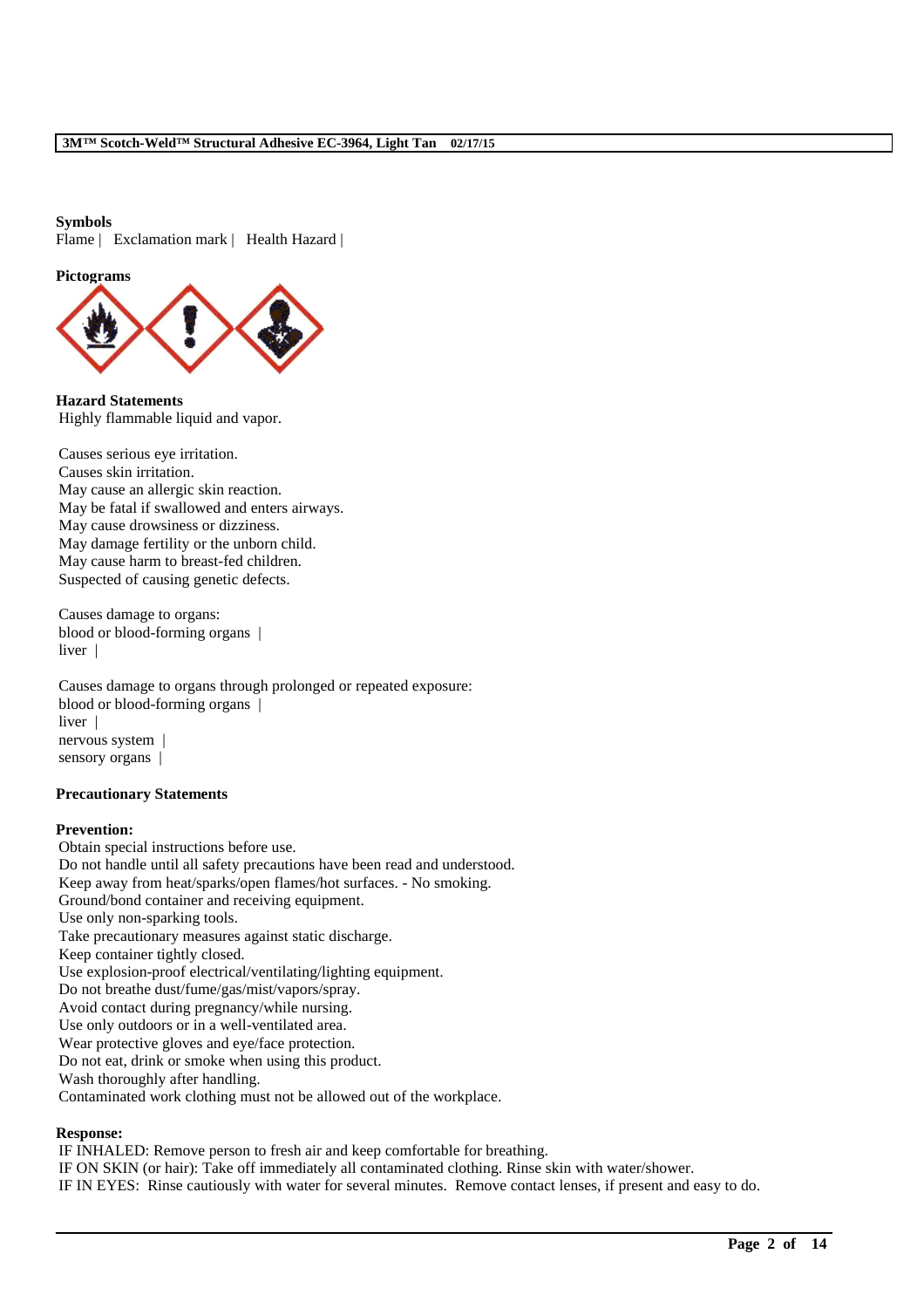Continue rinsing.

If eye irritation persists: Get medical advice/attention. If skin irritation or rash occurs: Get medical advice/attention. Take off contaminated clothing and wash it before reuse. IF SWALLOWED: Immediately call a POISON CENTER or doctor/physician. Do NOT induce vomiting. IF exposed or concerned: Get medical advice/attention. In case of fire: Use a fire fighting agent suitable for flammable liquids such as dry chemical or carbon dioxide to extinguish.

#### **Storage:**

Store in a well-ventilated place. Keep container tightly closed. Keep cool. Store locked up.

## **Disposal:**

Dispose of contents/container in accordance with applicable local/regional/national/international regulations.

## **2.3. Hazards not otherwise classified**

None.

10% of the mixture consists of ingredients of unknown acute oral toxicity. 10% of the mixture consists of ingredients of unknown acute dermal toxicity. 19% of the mixture consists of ingredients of unknown acute inhalation toxicity.

## **SECTION 3: Composition/information on ingredients**

| Ingredient                                   | C.A.S. No.    | $\frac{1}{2}$ by Wt        |
|----------------------------------------------|---------------|----------------------------|
| Methyl Ethyl Ketone                          | 78-93-3       | $60 - 80$ Trade Secret $*$ |
| <b>Toluene</b>                               | 108-88-3      | 10 - 30 Trade Secret $*$   |
| Polymeric Epoxy Reaction Product (M.W. >700) | Trade Secret* | $5 - 10$                   |
| <b>Epoxy Resin</b>                           | 5026-74-4     | 3 - 7 Trade Secret *       |
| Diaminodiphenyl Sulfone                      | $80-08-0$     | 1 - 5 Trade Secret *       |

\*The specific chemical identity and/or exact percentage (concentration) of this composition has been withheld as a trade secret.

## **SECTION 4: First aid measures**

## **4.1. Description of first aid measures**

#### **Inhalation:**

Remove person to fresh air. If you feel unwell, get medical attention.

#### **Skin Contact:**

Immediately wash with soap and water. Remove contaminated clothing and wash before reuse. If signs/symptoms develop, get medical attention.

\_\_\_\_\_\_\_\_\_\_\_\_\_\_\_\_\_\_\_\_\_\_\_\_\_\_\_\_\_\_\_\_\_\_\_\_\_\_\_\_\_\_\_\_\_\_\_\_\_\_\_\_\_\_\_\_\_\_\_\_\_\_\_\_\_\_\_\_\_\_\_\_\_\_\_\_\_\_\_\_\_\_\_\_\_\_\_\_\_\_

## **Eye Contact:**

Immediately flush with large amounts of water. Remove contact lenses if easy to do. Continue rinsing. Get medical attention.

#### **If Swallowed:**

Do not induce vomiting. Get immediate medical attention.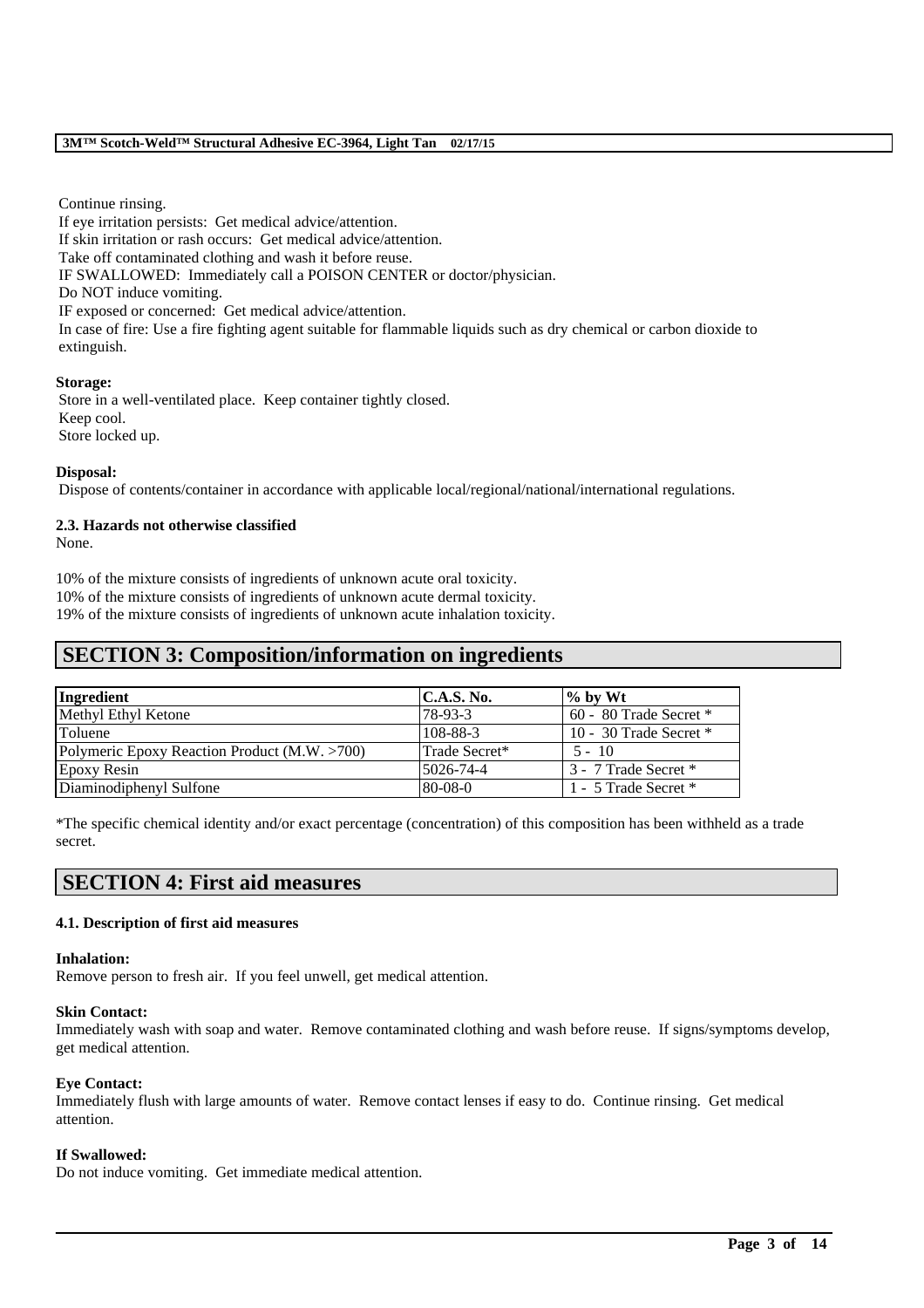## **4.2. Most important symptoms and effects, both acute and delayed**

See Section 11.1. Information on toxicological effects.

# **4.3. Indication of any immediate medical attention and special treatment required**

Not applicable

## **SECTION 5: Fire-fighting measures**

## **5.1. Suitable extinguishing media**

In case of fire: Use a fire fighting agent suitable for flammable liquids such as dry chemical or carbon dioxide to extinguish.

## **5.2. Special hazards arising from the substance or mixture**

Closed containers exposed to heat from fire may build pressure and explode.

## **Hazardous Decomposition or By-Products**

| <b>Substance</b>   | Condition                |
|--------------------|--------------------------|
| Carbon monoxide    | <b>During Combustion</b> |
| Carbon dioxide     | <b>During Combustion</b> |
| Hydrogen Cyanide   | <b>During Combustion</b> |
| Ammonia            | <b>During Combustion</b> |
| Oxides of Nitrogen | <b>During Combustion</b> |
| Oxides of Sulfur   | <b>During Combustion</b> |
|                    |                          |

## **5.3. Special protective actions for fire-fighters**

Water may not effectively extinguish fire; however, it should be used to keep fire-exposed containers and surfaces cool and prevent explosive rupture.

## **SECTION 6: Accidental release measures**

## **6.1. Personal precautions, protective equipment and emergency procedures**

Evacuate area. Keep away from heat/sparks/open flames/hot surfaces. - No smoking. Use only non-sparking tools. Ventilate the area with fresh air. Refer to other sections of this SDS for information regarding physical and health hazards, respiratory protection, ventilation, and personal protective equipment.

## **6.2. Environmental precautions**

Avoid release to the environment. For larger spills, cover drains and build dikes to prevent entry into sewer systems or bodies of water.

## **6.3. Methods and material for containment and cleaning up**

Contain spill. Cover spill area with a fire-extinguishing foam. An appropriate aqueous film forming foam (AFFF) is recommended. Working from around the edges of the spill inward, cover with bentonite, vermiculite, or commercially available inorganic absorbent material. Mix in sufficient absorbent until it appears dry. Remember, adding an absorbent material does not remove a physical, health, or environmental hazard. Collect as much of the spilled material as possible using non-sparking tools. Place in a metal container approved for transportation by appropriate authorities. Clean up residue with an appropriate solvent selected by a qualified and authorized person. Ventilate the area with fresh air. Read and follow safety precautions on the solvent label and SDS. Seal the container. Dispose of collected material as soon as possible.

# **SECTION 7: Handling and storage**

## **7.1. Precautions for safe handling**

For industrial or professional use only. Do not handle until all safety precautions have been read and understood. Keep away from heat/sparks/open flames/hot surfaces. - No smoking. Use only non-sparking tools. Take precautionary measures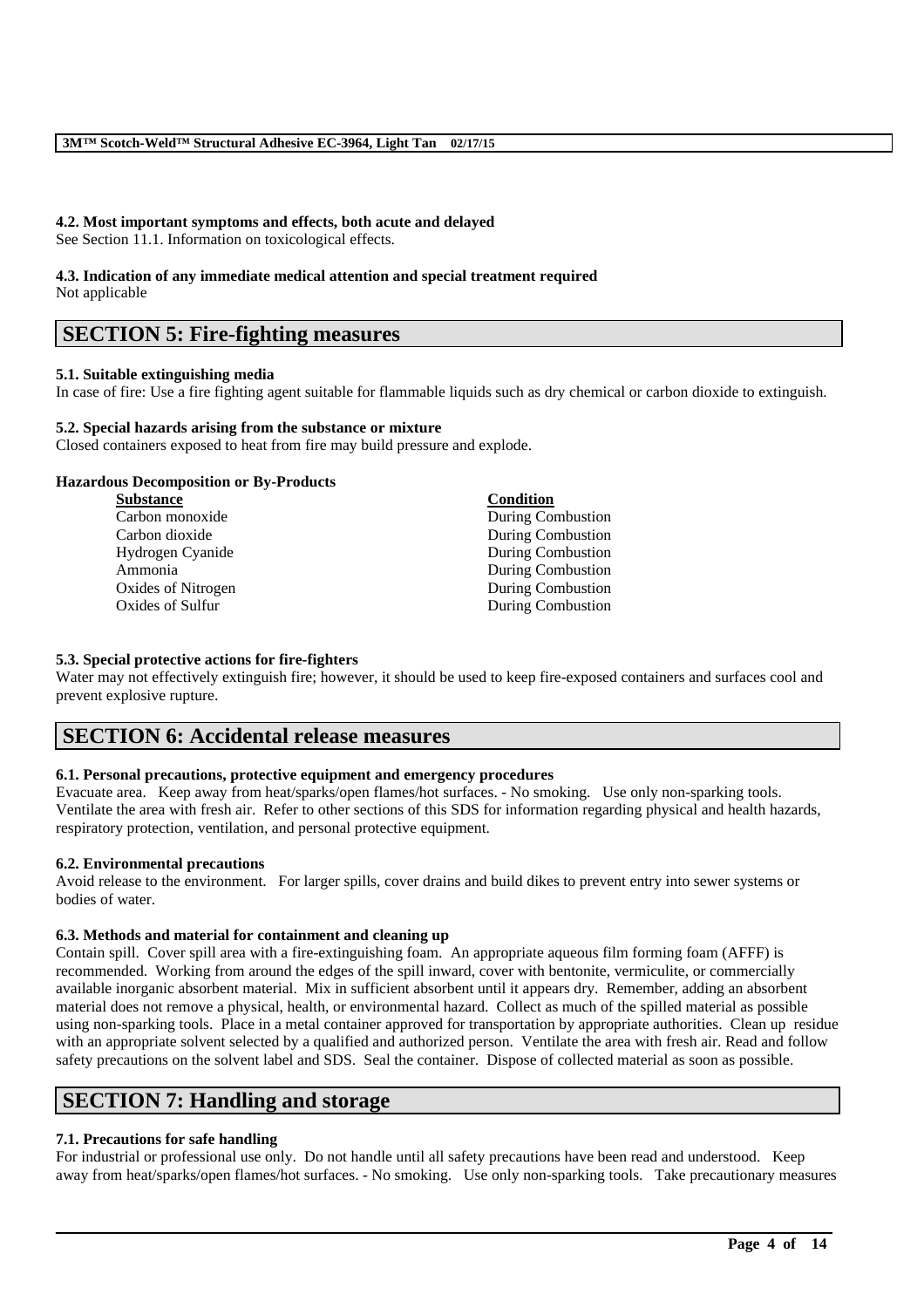against static discharge. Do not breathe dust/fume/gas/mist/vapors/spray. Do not get in eyes, on skin, or on clothing. Avoid contact during pregnancy/while nursing. Do not eat, drink or smoke when using this product. Wash thoroughly after handling. Contaminated work clothing should not be allowed out of the workplace. Avoid release to the environment. Wash contaminated clothing before reuse. Avoid contact with oxidizing agents (eg. chlorine, chromic acid etc.) Wear low static or properly grounded shoes. Use personal protective equipment (gloves, respirators, etc.) as required. To minimize the risk of ignition, determine applicable electrical classifications for the process using this product and select specific local exhaust ventilation equipment to avoid flammable vapor accumulation. Ground/bond container and receiving equipment if there is potential for static electricity accumulation during transfer.

## **7.2. Conditions for safe storage including any incompatibilities**

Store in a well-ventilated place. Keep cool. Keep container tightly closed. Store away from heat. Store away from acids. Store away from oxidizing agents. Store away from amines.

## **SECTION 8: Exposure controls/personal protection**

## **8.1. Control parameters**

#### **Occupational exposure limits**

If a component is disclosed in section 3 but does not appear in the table below, an occupational exposure limit is not available for the component.

| Ingredient              | <b>C.A.S. No.</b> | Agency       | Limit type               | <b>Additional Comments</b> |
|-------------------------|-------------------|--------------|--------------------------|----------------------------|
| Toluene                 | 108-88-3          | <b>ACGIH</b> | TWA:20 ppm               | A4: Not class, as human    |
|                         |                   |              |                          | carcin                     |
| Toluene                 | 108-88-3          | <b>CMRG</b>  | STEL:75 ppm              | <b>Skin Notation</b>       |
| Toluene                 | 108-88-3          | <b>OSHA</b>  | TWA:200 ppm;CEIL:300 ppm |                            |
| Methyl Ethyl Ketone     | 78-93-3           | <b>ACGIH</b> | TWA:200 ppm;STEL:300 ppm |                            |
| Methyl Ethyl Ketone     | 78-93-3           | <b>OSHA</b>  | TWA:590 mg/m3(200 ppm)   |                            |
| Diaminodiphenyl Sulfone | $80-08-0$         | Manufacturer | $TWA:0.1$ mg/m $3$       |                            |
|                         |                   | determined   |                          |                            |

ACGIH : American Conference of Governmental Industrial Hygienists

AIHA : American Industrial Hygiene Association

CMRG : Chemical Manufacturer's Recommended Guidelines

OSHA : United States Department of Labor - Occupational Safety and Health Administration

TWA: Time-Weighted-Average

STEL: Short Term Exposure Limit

CEIL: Ceiling

#### **8.2. Exposure controls**

#### **8.2.1. Engineering controls**

Use general dilution ventilation and/or local exhaust ventilation to control airborne exposures to below relevant Exposure Limits and/or control dust/fume/gas/mist/vapors/spray. If ventilation is not adequate, use respiratory protection equipment. Use explosion-proof ventilation equipment.

## **8.2.2. Personal protective equipment (PPE)**

## **Eye/face protection**

Select and use eye/face protection to prevent contact based on the results of an exposure assessment. The following eye/face protection(s) are recommended: Indirect Vented Goggles

**Skin/hand protection**

Select and use gloves and/or protective clothing approved to relevant local standards to prevent skin contact based on the results of an exposure assessment. Selection should be based on use factors such as exposure levels, concentration of the substance or mixture, frequency and duration, physical challenges such as temperature extremes, and other use conditions.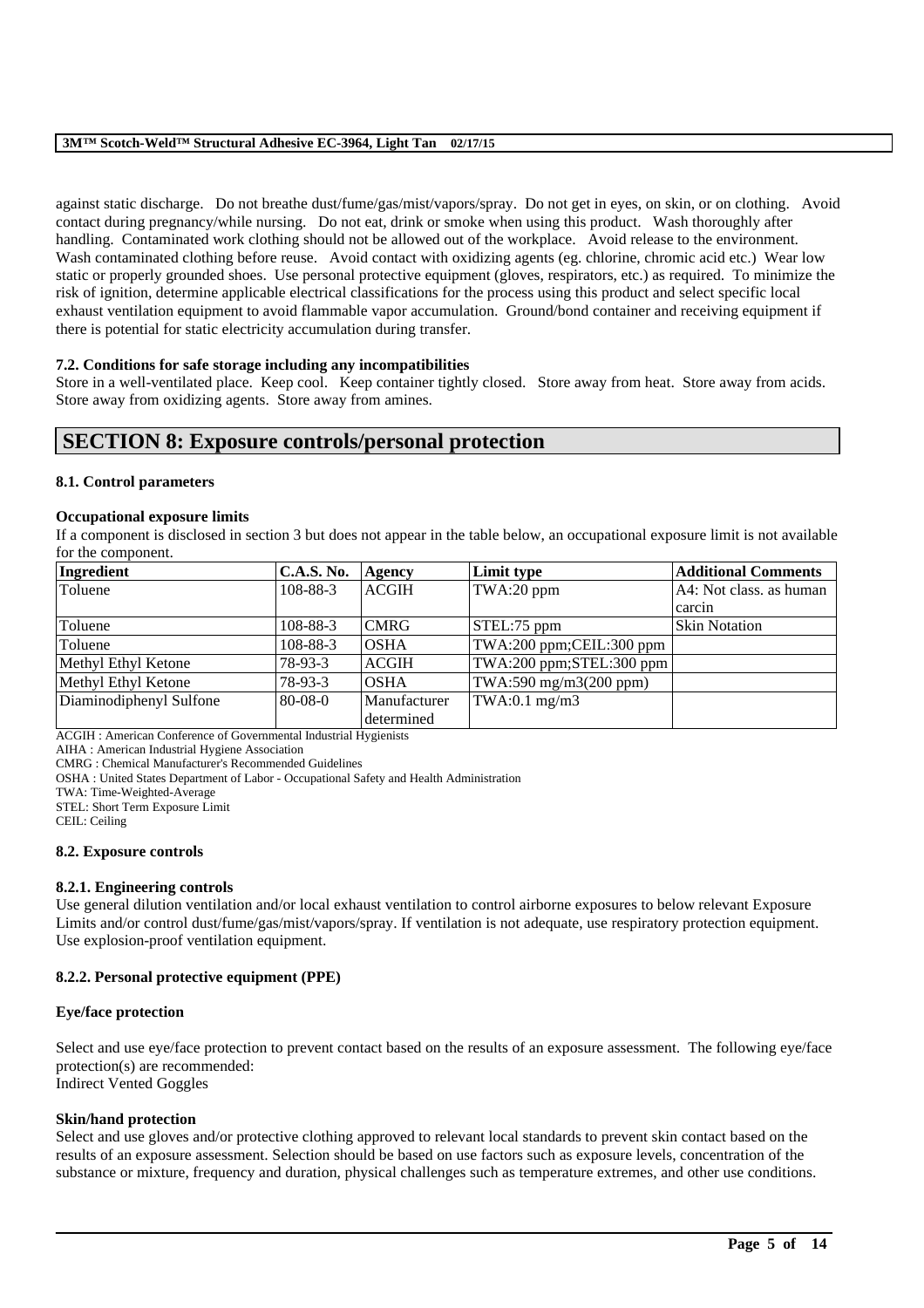Consult with your glove and/or protective clothing manufacturer for selection of appropriate compatible gloves/protective clothing. Note: Nitrile gloves may be worn over polymer laminate gloves to improve dexterity. Gloves made from the following material(s) are recommended: Polymer laminate

If this product is used in a manner that presents a higher potential for exposure (eg. spraying, high splash potential etc.), then use of protective coveralls may be necessary. Select and use body protection to prevent contact based on the results of an exposure assessment. The following protective clothing material(s) are recommended: Apron - polymer laminate

## **Respiratory protection**

An exposure assessment may be needed to decide if a respirator is required. If a respirator is needed, use respirators as part of a full respiratory protection program. Based on the results of the exposure assessment, select from the following respirator type(s) to reduce inhalation exposure:

Half facepiece or full facepiece air-purifying respirator suitable for organic vapors

For questions about suitability for a specific application, consult with your respirator manufacturer.

## **SECTION 9: Physical and chemical properties**

## **9.1. Information on basic physical and chemical properties**

| <b>General Physical Form:</b>             | Liquid                                                |  |
|-------------------------------------------|-------------------------------------------------------|--|
| Odor, Color, Grade:                       | Light tan liquid, sweet solvent.                      |  |
| Odor threshold                            | No Data Available                                     |  |
| pH                                        | Not Applicable                                        |  |
| <b>Melting point</b>                      | Not Applicable                                        |  |
| <b>Boiling Point</b>                      | $>=80 °C$                                             |  |
| <b>Flash Point</b>                        | 16 °F [ <i>Test Method:</i> Closed Cup]               |  |
| <b>Evaporation rate</b>                   | 3.0 [ $RefStd: ETHER=1$ ]                             |  |
| <b>Flammability</b> (solid, gas)          | Not Applicable                                        |  |
| <b>Flammable Limits(LEL)</b>              | 1.2 % volume                                          |  |
| <b>Flammable Limits(UEL)</b>              | 10 % volume                                           |  |
| <b>Vapor Pressure</b>                     | $\leq$ =91 mmHg [@ 77 °F]                             |  |
| <b>Vapor Density</b>                      | 2.4 [ $Ref Std: AIR=1$ ]                              |  |
| <b>Density</b>                            | $0.88$ g/ml                                           |  |
| <b>Specific Gravity</b>                   | $0.88$ [ <i>Ref Std:</i> WATER=1]                     |  |
| <b>Solubility in Water</b>                | Nil                                                   |  |
| Solubility- non-water                     | No Data Available                                     |  |
| Partition coefficient: n-octanol/water    | No Data Available                                     |  |
| <b>Autoignition temperature</b>           | 404 °C                                                |  |
| <b>Decomposition temperature</b>          | No Data Available                                     |  |
| <b>Viscosity</b>                          | 10 - 27 centipoise [@ 73.4 °F]                        |  |
| <b>Volatile Organic Compounds</b>         | 707 g/l [Test Method: calculated SCAQMD rule 443.1]   |  |
| <b>VOC Less H2O &amp; Exempt Solvents</b> | <=709 g/l [Test Method: calculated SCAQMD rule 443.1] |  |
|                                           |                                                       |  |

## **SECTION 10: Stability and reactivity**

## **10.1. Reactivity**

This material may be reactive with certain agents under certain conditions - see the remaining headings in this section.

\_\_\_\_\_\_\_\_\_\_\_\_\_\_\_\_\_\_\_\_\_\_\_\_\_\_\_\_\_\_\_\_\_\_\_\_\_\_\_\_\_\_\_\_\_\_\_\_\_\_\_\_\_\_\_\_\_\_\_\_\_\_\_\_\_\_\_\_\_\_\_\_\_\_\_\_\_\_\_\_\_\_\_\_\_\_\_\_\_\_

#### **10.2. Chemical stability**

Stable.

#### **10.3. Possibility of hazardous reactions**

Hazardous polymerization will not occur.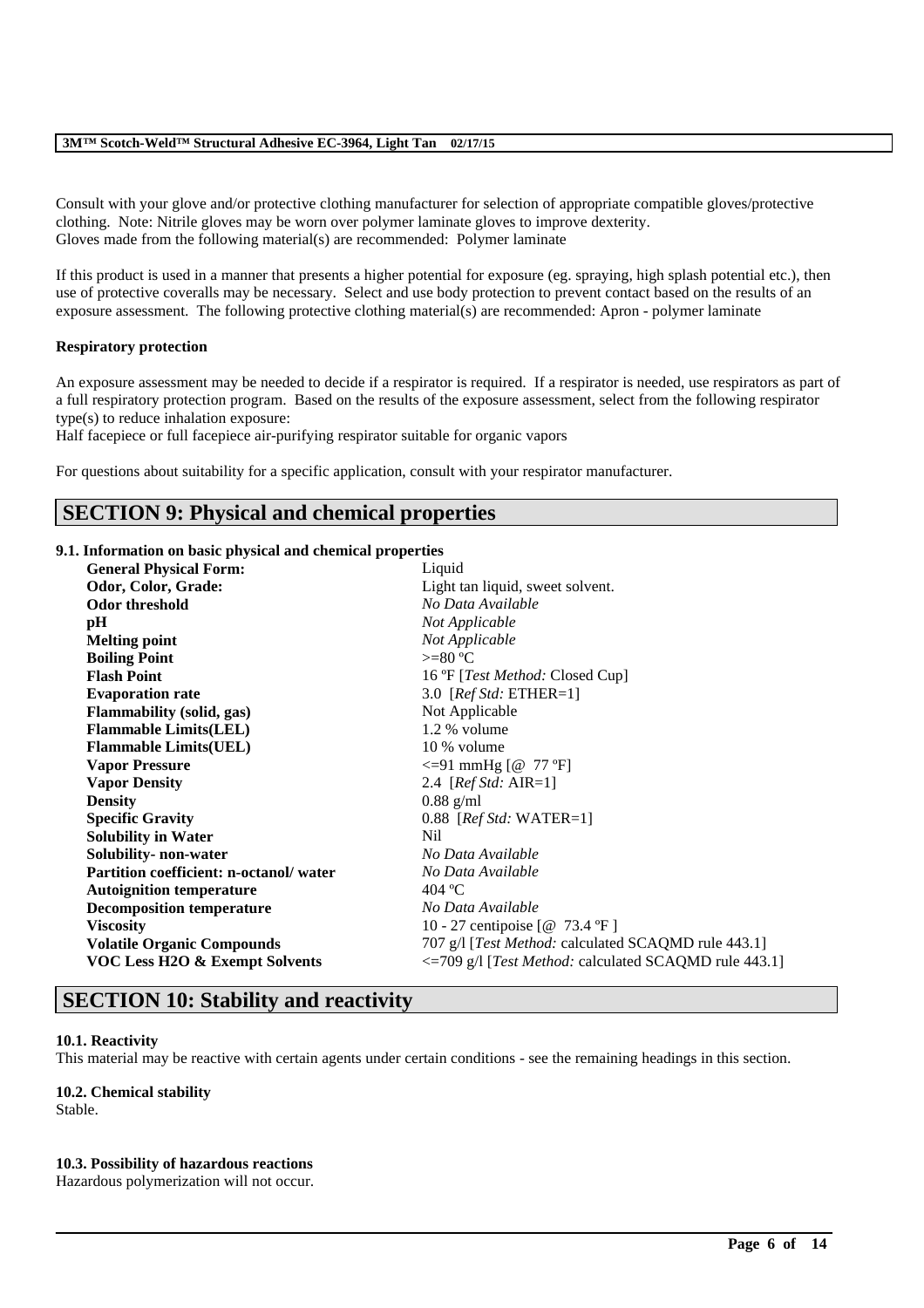**10.4. Conditions to avoid** Sparks and/or flames Heat

**10.5. Incompatible materials** Strong oxidizing agents Amines

## **10.6. Hazardous decomposition products**

**Substance Condition** None known.

Refer to section 5.2 for hazardous decomposition products during combustion.

# **SECTION 11: Toxicological information**

**The information below may not be consistent with the material classification in Section 2 if specific ingredient classifications are mandated by a competent authority. In addition, toxicological data on ingredients may not be reflected in the material classification and/or the signs and symptoms of exposure, because an ingredient may be present below the threshold for labeling, an ingredient may not be available for exposure, or the data may not be relevant to the material as a whole.**

### **11.1. Information on Toxicological effects**

**Signs and Symptoms of Exposure**

## **Based on test data and/or information on the components, this material may produce the following health effects:**

#### **Inhalation:**

May be harmful if inhaled. Respiratory Tract Irritation: Signs/symptoms may include cough, sneezing, nasal discharge, headache, hoarseness, and nose and throat pain.

May cause additional health effects (see below).

## **Skin Contact:**

Skin Irritation: Signs/symptoms may include localized redness, swelling, itching, dryness, cracking, blistering, and pain. Allergic Skin Reaction (non-photo induced): Signs/symptoms may include redness, swelling, blistering, and itching.

#### **Eye Contact:**

Severe Eye Irritation: Signs/symptoms may include significant redness, swelling, pain, tearing, cloudy appearance of the cornea, and impaired vision.

#### **Ingestion:**

May be harmful if swallowed.

Chemical (Aspiration) Pneumonitis: Signs/symptoms may include coughing, gasping, choking, burning of the mouth, difficulty breathing, bluish colored skin (cyanosis), and may be fatal.

Gastrointestinal Irritation: Signs/symptoms may include abdominal pain, stomach upset, nausea, vomiting and diarrhea.

\_\_\_\_\_\_\_\_\_\_\_\_\_\_\_\_\_\_\_\_\_\_\_\_\_\_\_\_\_\_\_\_\_\_\_\_\_\_\_\_\_\_\_\_\_\_\_\_\_\_\_\_\_\_\_\_\_\_\_\_\_\_\_\_\_\_\_\_\_\_\_\_\_\_\_\_\_\_\_\_\_\_\_\_\_\_\_\_\_\_

May cause additional health effects (see below).

## **Additional Health Effects:**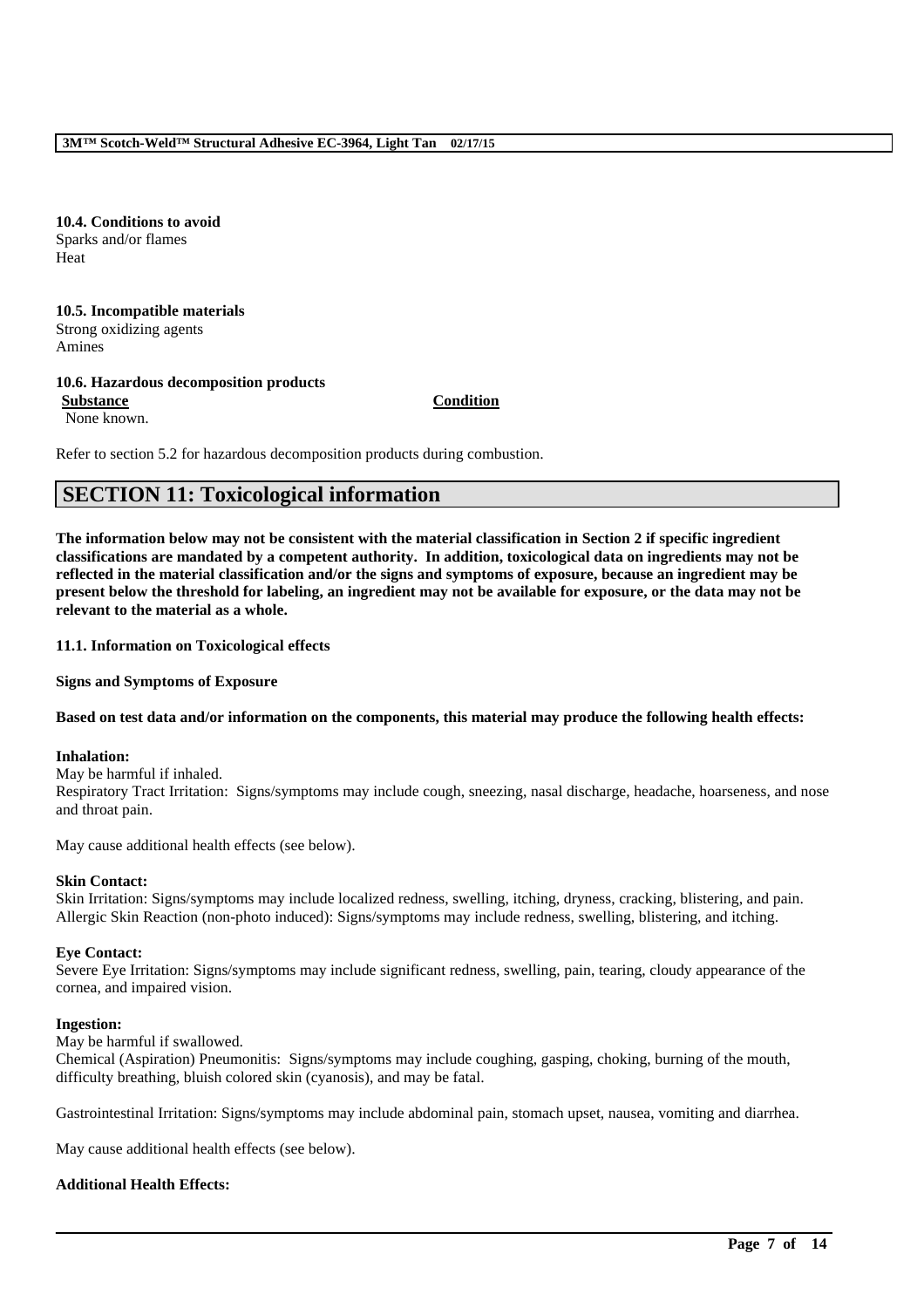#### **Single exposure may cause target organ effects:**

Methemoglobinemia: Signs/symptoms may include headache, dizziness, nausea, difficulty breathing, and generalized weakness.

Liver Effects: Signs/symptoms may include loss of appetite, weight loss, fatigue, weakness, abdominal tenderness and iaundice.

Central Nervous System (CNS) Depression: Signs/symptoms may include headache, dizziness, drowsiness, incoordination, nausea, slowed reaction time, slurred speech, giddiness, and unconsciousness.

Blood Effects: Signs/symptoms may include generalized weakness and fatigue, skin pallor, changes in blood clotting time, internal bleeding, and/or hemoglobinemia.

#### **Prolonged or repeated exposure may cause target organ effects:**

Ocular Effects: Signs/symptoms may include blurred or significantly impaired vision.

Auditory Effects: Signs/symptoms may include hearing impairment, balance dysfunction and ringing in the ears.

Liver Effects: Signs/symptoms may include loss of appetite, weight loss, fatigue, weakness, abdominal tenderness and jaundice.

Olfactory Effects: Signs/symptoms may include decreased ability to detect odors and/or complete loss of smell.

Blood Effects: Signs/symptoms may include generalized weakness and fatigue, skin pallor, changes in blood clotting time, internal bleeding, and/or hemoglobinemia.

Neurological Effects: Signs/symptoms may include personality changes, lack of coordination, sensory loss, tingling or numbness of the extremities, weakness, tremors, and/or changes in blood pressure and heart rate.

## **Reproductive/Developmental Toxicity:**

Contains a chemical or chemicals which can cause birth defects or other reproductive harm. Contains a chemical or chemicals which may interfere with lactation or be harmful to breastfed children.

#### **Genotoxicity:**

Genotoxicity and Mutagenicity: May interact with genetic material and possibly alter gene expression.

#### **Toxicological Data**

If a component is disclosed in section 3 but does not appear in a table below, either no data are available for that endpoint or the data are not sufficient for classification.

#### **Acute Toxicity**

| <b>Name</b>         | Route                  | <b>Species</b> | <b>Value</b>                                      |
|---------------------|------------------------|----------------|---------------------------------------------------|
| Overall product     | Dermal                 |                | No data available; calculated $ATE > 5,000$ mg/kg |
| Overall product     | Inhalation-            |                | No data available; calculated ATE 20 - 50 mg/l    |
|                     | Vapor $(4 \text{ hr})$ |                |                                                   |
| Overall product     | Ingestion              |                | No data available; calculated ATE 2,000 - 5,000   |
|                     |                        |                | mg/kg                                             |
| Methyl Ethyl Ketone | Dermal                 | Rabbit         | $LD50 > 8,050$ mg/kg                              |
| Methyl Ethyl Ketone | Inhalation-            | Rat            | $LC50$ 34.5 mg/l                                  |
|                     | Vapor (4               |                |                                                   |
|                     | hours)                 |                |                                                   |
| Methyl Ethyl Ketone | Ingestion              | Rat            | LD50 2,737 mg/kg                                  |
| Toluene             | Dermal                 | Rat            | LD50 12,000 mg/kg                                 |
| Toluene             | Inhalation-            | Rat            | LC50 $30$ mg/l                                    |
|                     | Vapor (4               |                |                                                   |
|                     | hours)                 |                |                                                   |
| Toluene             | Ingestion              | Rat            | LD50 $5,550$ mg/kg                                |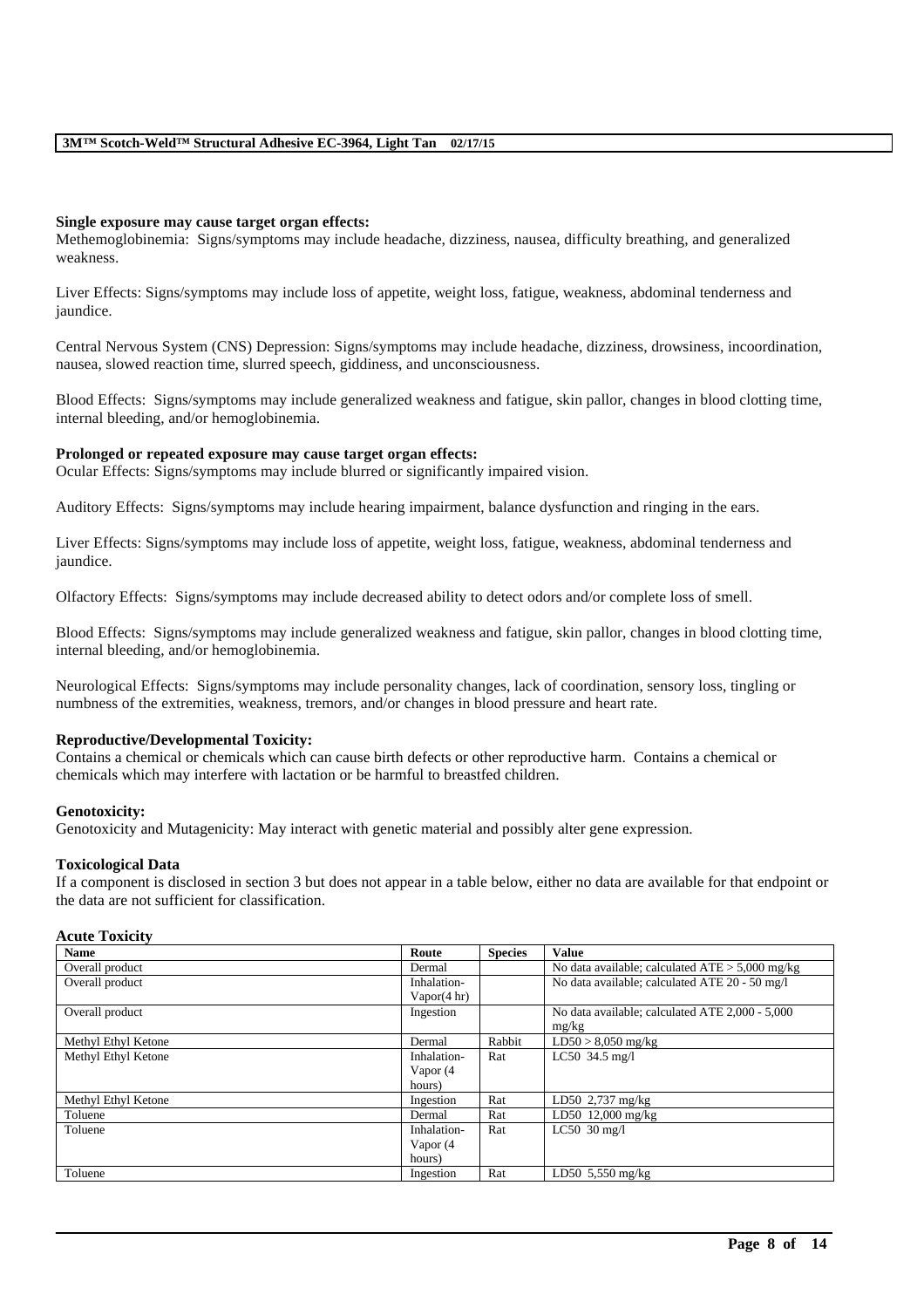| Epoxy Resin             | Dermal    | Rabbit | $LD50 > 4.000$ mg/kg |
|-------------------------|-----------|--------|----------------------|
| Epoxy Resin             | Ingestion | Rat    | LD50 500-5000 mg/kg  |
| Diaminodiphenyl Sulfone | Dermal    | Rabbit | $LD50 > 4,000$ mg/kg |
| Diaminodiphenyl Sulfone | Ingestion | Rat    | LD50 $631$ mg/kg     |
| $\sim$ $-$              |           |        |                      |

 $ATE = acute toxicity estimate$ 

### **Skin Corrosion/Irritation**

| <b>Name</b>             | <b>Species</b> | Value              |
|-------------------------|----------------|--------------------|
| Methyl Ethyl Ketone     | Rabbit         | Minimal irritation |
| Toluene                 | Rabbit         | Irritant           |
| Epoxy Resin             | Rabbit         | Irritant           |
| Diaminodiphenyl Sulfone | Rabbit         | Mild irritant      |

#### **Serious Eye Damage/Irritation**

| <b>Name</b>             | <b>Species</b> | Value             |
|-------------------------|----------------|-------------------|
| Methyl Ethyl Ketone     | Rabbit         | Severe irritant   |
| Toluene                 | Rabbit         | Moderate irritant |
| Epoxy Resin             | Rabbit         | Severe irritant   |
| Diaminodiphenyl Sulfone | Rabbit         | Moderate irritant |

## **Skin Sensitization**

| Name        | <b>Species</b> | <b>Value</b>    |
|-------------|----------------|-----------------|
| Toluene     | Guinea         | Not sensitizing |
|             | pig            |                 |
| Epoxy Resin | Guinea         | Sensitizing     |
|             | pig            |                 |

### **Respiratory Sensitization**

For the component/components, either no data are currently available or the data are not sufficient for classification.

## **Germ Cell Mutagenicity**

| <b>Name</b>             | Route    | Value                                          |
|-------------------------|----------|------------------------------------------------|
|                         |          |                                                |
| Methyl Ethyl Ketone     | In Vitro | Not mutagenic                                  |
| Toluene                 | In Vitro | Not mutagenic                                  |
| Toluene                 | In vivo  | Not mutagenic                                  |
| Epoxy Resin             | In Vitro | Some positive data exist, but the data are not |
|                         |          | sufficient for classification                  |
| Epoxy Resin             | In vivo  | Mutagenic                                      |
| Diaminodiphenyl Sulfone | In Vitro | Some positive data exist, but the data are not |
|                         |          | sufficient for classification                  |

## **Carcinogenicity**

| <b>Name</b>             | Route      | <b>Species</b>                | <b>Value</b>                                                                    |
|-------------------------|------------|-------------------------------|---------------------------------------------------------------------------------|
| Methyl Ethyl Ketone     | Inhalation | Human                         | Not carcinogenic                                                                |
| Toluene                 | Dermal     | Mouse                         | Some positive data exist, but the data are not<br>sufficient for classification |
| Toluene                 | Ingestion  | Rat                           | Some positive data exist, but the data are not<br>sufficient for classification |
| Toluene                 | Inhalation | Mouse                         | Some positive data exist, but the data are not<br>sufficient for classification |
| Diaminodiphenyl Sulfone | Ingestion  | Multiple<br>animal<br>species | Some positive data exist, but the data are not<br>sufficient for classification |

## **Reproductive Toxicity**

## **Reproductive and/or Developmental Effects**

| $\mathbf{v}$<br>Name                    | Route      | $-1$<br>Value                         | $\sim$<br>Species | Test.<br><b>Result</b> | -<br>Exposure<br><b>Duration</b> |
|-----------------------------------------|------------|---------------------------------------|-------------------|------------------------|----------------------------------|
| <sup>-1</sup> Ketone<br>Ethyl<br>Methyl | Inhalation | Not<br>t toxic to female reproduction | Rat               | NOAEL                  | 90 days                          |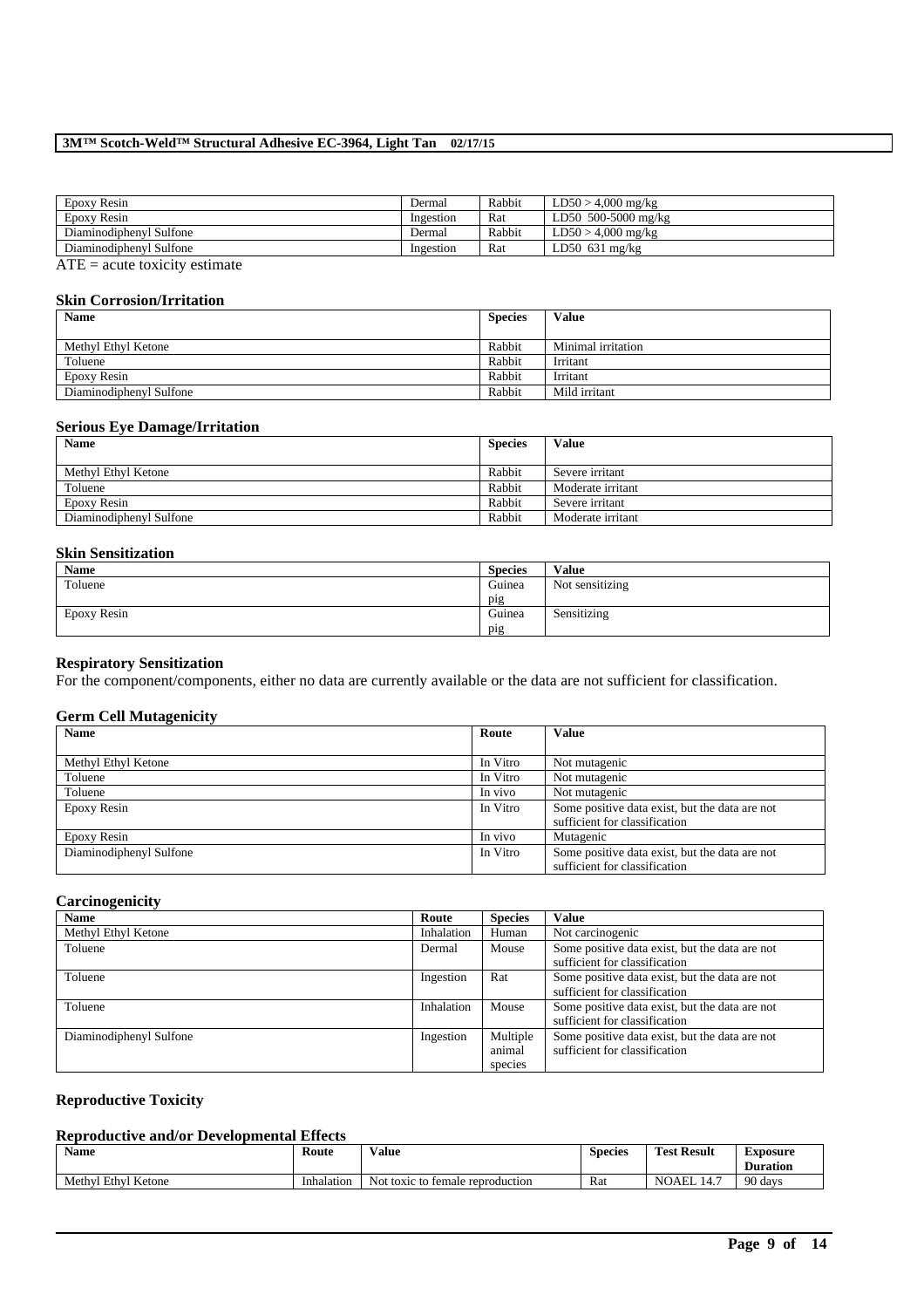|                         |            |                                                                                                        |       | mg/l                          |                             |
|-------------------------|------------|--------------------------------------------------------------------------------------------------------|-------|-------------------------------|-----------------------------|
| Methyl Ethyl Ketone     | Inhalation | Not toxic to male reproduction                                                                         | Rat   | <b>NOAEL 14.7</b><br>mg/l     | 90 days                     |
| Methyl Ethyl Ketone     | Inhalation | Some positive developmental data exist,<br>but the data are not sufficient for<br>classification       | Rat   | LOAEL 8.8<br>mg/1             | during<br>gestation         |
| Toluene                 | Inhalation | Some positive female reproductive data<br>exist, but the data are not sufficient for<br>classification | Human | <b>NOAEL Not</b><br>available | occupational<br>exposure    |
| Toluene                 | Inhalation | Some positive male reproductive data<br>exist, but the data are not sufficient for<br>classification   | Rat   | <b>NOAEL 2.3</b><br>mg/1      | 1 generation                |
| Toluene                 | Ingestion  | Toxic to development                                                                                   | Rat   | <b>LOAEL 520</b><br>mg/kg/day | during<br>gestation         |
| Toluene                 | Inhalation | Toxic to development                                                                                   | Human | <b>NOAEL Not</b><br>available | poisoning<br>and/or abuse   |
| Diaminodiphenyl Sulfone | Ingestion  | Some positive developmental data exist,<br>but the data are not sufficient for<br>classification       | Mouse | <b>NOAEL 100</b><br>mg/kg/day | during<br>organogenesi<br>s |
| Diaminodiphenyl Sulfone | Ingestion  | Toxic to male reproduction                                                                             | Rat   | <b>LOAEL 50</b><br>mg/kg/day  | 6 weeks                     |

## **Lactation**

| Name                                                   | Route     | Species | /alue                                          |
|--------------------------------------------------------|-----------|---------|------------------------------------------------|
| $\overline{\phantom{a}}$<br>Sulfone<br>Jiaminodiphenvl | Ingestion | Human   | or via<br>lactation<br>on<br>causes<br>effects |

## **Target Organ(s)**

## **Specific Target Organ Toxicity - single exposure**

| <b>Name</b>             | Route      | Target Organ(s)                        | <b>Value</b>                                                                       | <b>Species</b>                 | <b>Test Result</b>            | <b>Exposure</b><br><b>Duration</b> |
|-------------------------|------------|----------------------------------------|------------------------------------------------------------------------------------|--------------------------------|-------------------------------|------------------------------------|
| Methyl Ethyl Ketone     | Inhalation | central nervous<br>system depression   | May cause drowsiness or<br>dizziness                                               | official<br>classifica<br>tion | <b>NOAEL Not</b><br>available |                                    |
| Methyl Ethyl Ketone     | Inhalation | respiratory irritation                 | Some positive data exist, but the<br>data are not sufficient for<br>classification | Human                          | NOAEL Not<br>available        |                                    |
| Methyl Ethyl Ketone     | Ingestion  | liver                                  | Some positive data exist, but the<br>data are not sufficient for<br>classification | Rat                            | <b>NOAEL Not</b><br>available | not applicable                     |
| Methyl Ethyl Ketone     | Ingestion  | kidney and/or<br>bladder               | Some positive data exist, but the<br>data are not sufficient for<br>classification | Rat                            | <b>LOAEL</b><br>$1,080$ mg/kg | not applicable                     |
| Toluene                 | Inhalation | central nervous<br>system depression   | May cause drowsiness or<br>dizziness                                               | Human                          | <b>NOAEL Not</b><br>available |                                    |
| Toluene                 | Inhalation | respiratory irritation                 | Some positive data exist, but the<br>data are not sufficient for<br>classification | Human                          | <b>NOAEL Not</b><br>available |                                    |
| Toluene                 | Inhalation | immune system                          | Some positive data exist, but the<br>data are not sufficient for<br>classification | Mouse                          | <b>NOAEL</b><br>$0.004$ mg/l  | 3 hours                            |
| Toluene                 | Ingestion  | central nervous<br>system depression   | May cause drowsiness or<br>dizziness                                               | Human                          | <b>NOAEL Not</b><br>available | poisoning<br>and/or abuse          |
| Diaminodiphenyl Sulfone | Ingestion  | blood<br>methemoglobinemi<br>a   liver | Causes damage to organs                                                            | Human                          | <b>NOAEL Not</b><br>available | poisoning<br>and/or abuse          |
| Diaminodiphenyl Sulfone | Ingestion  | central nervous<br>system depression   | Some positive data exist, but the<br>data are not sufficient for<br>classification | Human                          | <b>NOAEL Not</b><br>available | poisoning<br>and/or abuse          |

## **Specific Target Organ Toxicity - repeated exposure**

| <b>Name</b>         | Route  | Target Organ(s) | Value                 | <b>Species</b>             | <b>Test Result</b>            | Exposure<br><b>Duration</b> |
|---------------------|--------|-----------------|-----------------------|----------------------------|-------------------------------|-----------------------------|
| Methyl Ethyl Ketone | Dermal | nervous system  | All data are negative | Guinea<br>p <sub>1</sub> g | <b>NOAEL Not</b><br>available | weeks                       |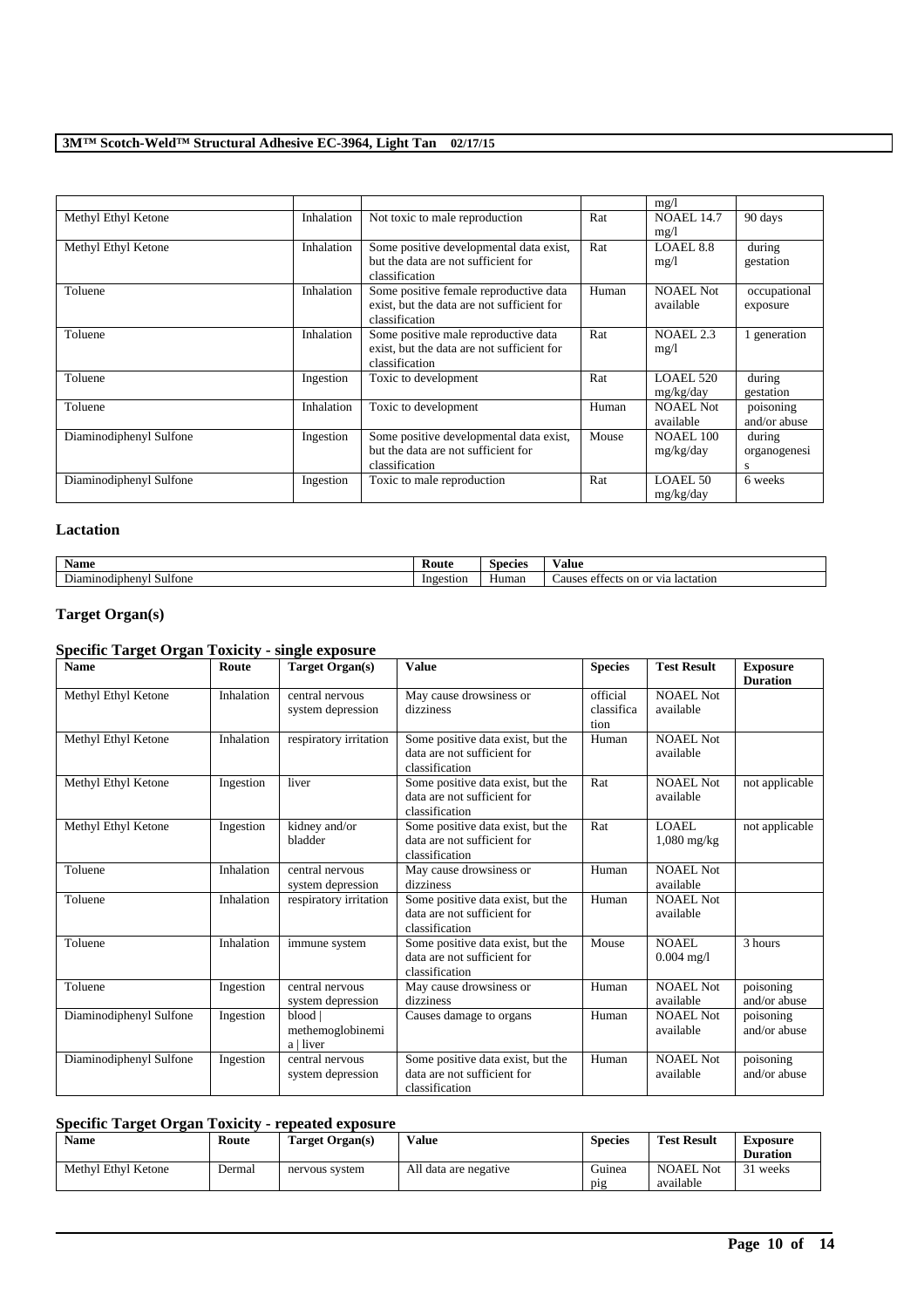| Methyl Ethyl Ketone     | Inhalation | liver   kidney and/or<br>bladder                                                                                           | Some positive data exist, but the<br>data are not sufficient for<br>classification | Rat                           | <b>NOAEL 14.7</b><br>mg/1          | 90 days                   |
|-------------------------|------------|----------------------------------------------------------------------------------------------------------------------------|------------------------------------------------------------------------------------|-------------------------------|------------------------------------|---------------------------|
| Methyl Ethyl Ketone     | Inhalation | heart   endocrine<br>system   bone, teeth,<br>nails, and/or hair  <br>hematopoietic<br>system   immune<br>system   muscles | All data are negative                                                              | Rat                           | <b>NOAEL 14.7</b><br>mg/1          | 90 days                   |
| Methyl Ethyl Ketone     | Ingestion  | liver                                                                                                                      | Some positive data exist, but the<br>data are not sufficient for<br>classification | Rat                           | <b>NOAEL Not</b><br>available      | 7 days                    |
| Methyl Ethyl Ketone     | Ingestion  | nervous system                                                                                                             | All data are negative                                                              | Rat                           | NOAEL 173<br>mg/kg/day             | 90 days                   |
| Toluene                 | Inhalation | auditory system<br>nervous system  <br>eyes   olfactory<br>system                                                          | Causes damage to organs<br>through prolonged or repeated<br>exposure               | Human                         | <b>NOAEL Not</b><br>available      | poisoning<br>and/or abuse |
| Toluene                 | Inhalation | respiratory system                                                                                                         | Some positive data exist, but the<br>data are not sufficient for<br>classification | Rat                           | LOAEL 2.3<br>mg/1                  | 15 months                 |
| Toluene                 | Inhalation | heart   liver   kidney<br>and/or bladder                                                                                   | Some positive data exist, but the<br>data are not sufficient for<br>classification | Rat                           | <b>NOAEL 11.3</b><br>mg/1          | 15 weeks                  |
| Toluene                 | Inhalation | endocrine system                                                                                                           | Some positive data exist, but the<br>data are not sufficient for<br>classification | Rat                           | NOAEL 1.1<br>mg/1                  | 4 weeks                   |
| Toluene                 | Inhalation | immune system                                                                                                              | Some positive data exist, but the<br>data are not sufficient for<br>classification | Mouse                         | <b>NOAEL Not</b><br>available      | 20 days                   |
| Toluene                 | Inhalation | bone, teeth, nails,<br>and/or hair                                                                                         | Some positive data exist, but the<br>data are not sufficient for<br>classification | Mouse                         | NOAEL 1.1<br>mg/1                  | 8 weeks                   |
| Toluene                 | Inhalation | hematopoietic<br>system   vascular<br>system                                                                               | Some positive data exist, but the<br>data are not sufficient for<br>classification | Human                         | <b>NOAEL Not</b><br>available      | occupational<br>exposure  |
| Toluene                 | Ingestion  | nervous system                                                                                                             | Some positive data exist, but the<br>data are not sufficient for<br>classification | Rat                           | NOAEL 625<br>mg/kg/day             | 13 weeks                  |
| Toluene                 | Ingestion  | heart                                                                                                                      | Some positive data exist, but the<br>data are not sufficient for<br>classification | Rat                           | <b>NOAEL</b><br>2,500<br>mg/kg/day | 13 weeks                  |
| Toluene                 | Ingestion  | liver   kidney and/or<br>bladder                                                                                           | Some positive data exist, but the<br>data are not sufficient for<br>classification | Multiple<br>animal<br>species | <b>NOAEL</b><br>2,500<br>mg/kg/day | 13 weeks                  |
| Toluene                 | Ingestion  | hematopoietic<br>system                                                                                                    | Some positive data exist, but the<br>data are not sufficient for<br>classification | Mouse                         | <b>NOAEL 600</b><br>mg/kg/day      | 14 days                   |
| Toluene                 | Ingestion  | endocrine system                                                                                                           | Some positive data exist, but the<br>data are not sufficient for<br>classification | Mouse                         | NOAEL 105<br>mg/kg/day             | 28 days                   |
| Toluene                 | Ingestion  | immune system                                                                                                              | Some positive data exist, but the<br>data are not sufficient for<br>classification | Mouse                         | NOAEL 105<br>mg/kg/day             | 4 weeks                   |
| Diaminodiphenyl Sulfone | Ingestion  | blood   liver                                                                                                              | Causes damage to organs<br>through prolonged or repeated<br>exposure               | Human                         | NOAEL Not<br>available             | not available             |
| Diaminodiphenyl Sulfone | Ingestion  | nervous system                                                                                                             | May cause damage to organs<br>though prolonged or repeated<br>exposure             | Human                         | <b>NOAEL Not</b><br>available      | poisoning<br>and/or abuse |
| Diaminodiphenyl Sulfone | Ingestion  | immune system                                                                                                              | Some positive data exist, but the<br>data are not sufficient for<br>classification | Mouse                         | <b>NOAEL 54</b><br>mg/kg/day       | 30 days                   |
| Diaminodiphenyl Sulfone | Ingestion  | heart                                                                                                                      | Some positive data exist, but the<br>data are not sufficient for<br>classification | Human                         | <b>NOAEL Not</b><br>available      | not available             |
| Diaminodiphenyl Sulfone | Ingestion  | kidney and/or<br>bladder                                                                                                   | Some positive data exist, but the<br>data are not sufficient for                   | Human                         | <b>NOAEL Not</b><br>available      | poisoning<br>and/or abuse |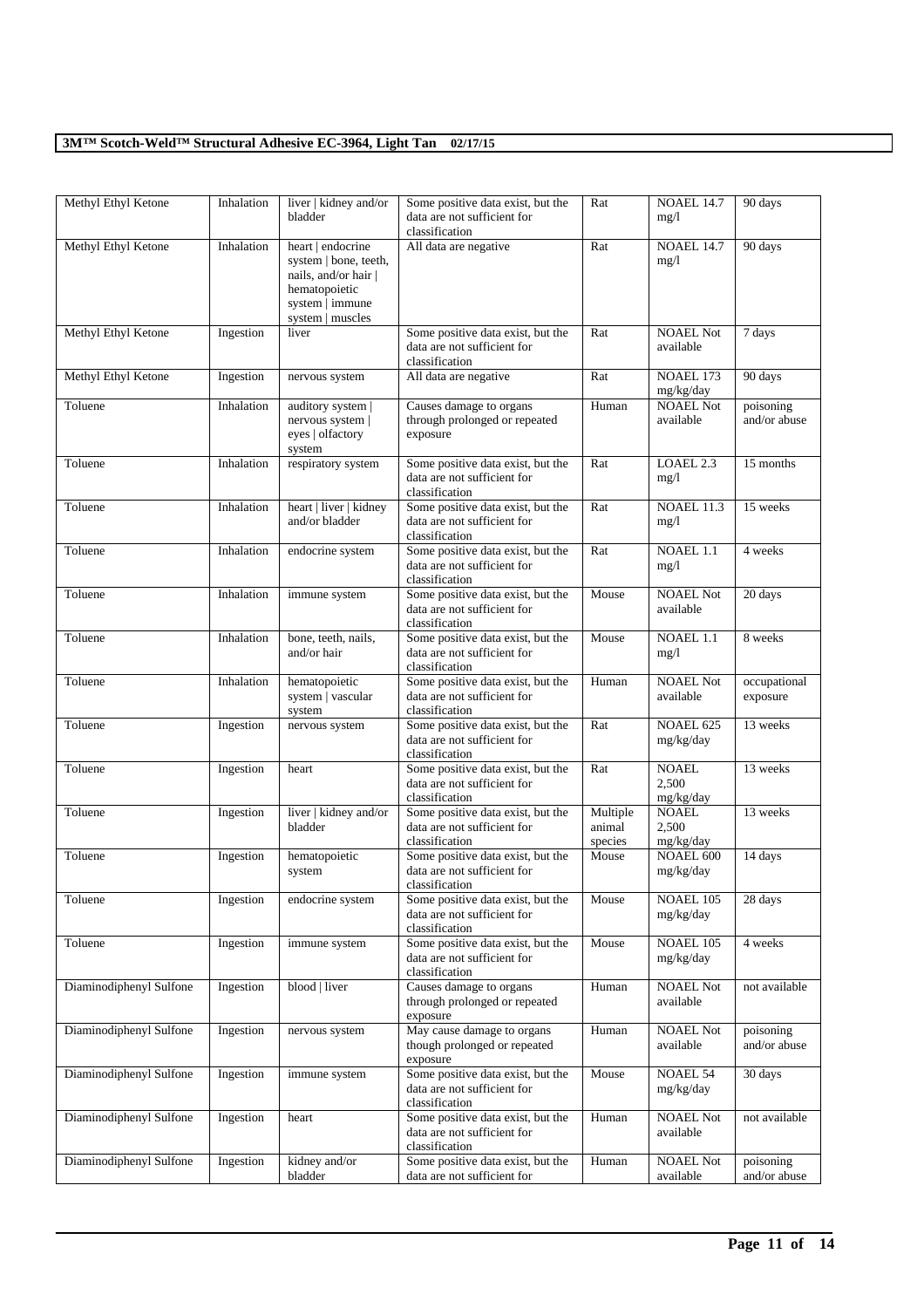|                         |           |                 | classification                                                                     |       |                        |               |
|-------------------------|-----------|-----------------|------------------------------------------------------------------------------------|-------|------------------------|---------------|
| Diaminodiphenyl Sulfone | Ingestion | vascular system | Some positive data exist, but the<br>data are not sufficient for<br>classification | Human | NOAEL Not<br>available | not available |

## **Aspiration Hazard**

| . .               |       |
|-------------------|-------|
| Name              | Value |
| <b>CONTRACTOR</b> | 7.AH  |
| bluene            | та    |

**Please contact the address or phone number listed on the first page of the SDS for additional toxicological information on this material and/or its components.**

## **SECTION 12: Ecological information**

## **Ecotoxicological information**

Please contact the address or phone number listed on the first page of the SDS for additional ecotoxicological information on this material and/or its components.

#### **Chemical fate information**

Please contact the address or phone number listed on the first page of the SDS for additional chemical fate information on this material and/or its components.

## **SECTION 13: Disposal considerations**

#### **13.1. Disposal methods**

Dispose of contents/ container in accordance with the local/regional/national/international regulations.

Incinerate in a permitted waste incineration facility. As a disposal alternative, utilize an acceptable permitted waste disposal facility. Empty drums/barrels/containers used for transporting and handling hazardous chemicals (chemical substances/mixtures/preparations classified as Hazardous as per applicable regulations) shall be considered, stored, treated & disposed of as hazardous wastes unless otherwise defined by applicable waste regulations. Consult with the respective regulating authorities to determine the available treatment and disposal facilities.

**EPA Hazardous Waste Number (RCRA):** D001 (Ignitable), D035 (Methyl ethyl ketone)

## **SECTION 14: Transport Information**

For Transport Information, please visit **http://3M.com/Transportinfo** or call 1-800-364-3577 or 651-737-6501.

## **SECTION 15: Regulatory information**

## **15.1. US Federal Regulations**

Contact 3M for more information.

#### **311/312 Hazard Categories:**

Fire Hazard - Yes Pressure Hazard - No Reactivity Hazard - No Immediate Hazard - Yes Delayed Hazard - Yes

## **Section 313 Toxic Chemicals subject to the reporting requirements of that section and 40 CFR part 372 (EPCRA):**

\_\_\_\_\_\_\_\_\_\_\_\_\_\_\_\_\_\_\_\_\_\_\_\_\_\_\_\_\_\_\_\_\_\_\_\_\_\_\_\_\_\_\_\_\_\_\_\_\_\_\_\_\_\_\_\_\_\_\_\_\_\_\_\_\_\_\_\_\_\_\_\_\_\_\_\_\_\_\_\_\_\_\_\_\_\_\_\_\_\_

**Ingredient C.A.S. No**  $\frac{6}{5}$  **We WE** Toluene 108-88-3 10 - 30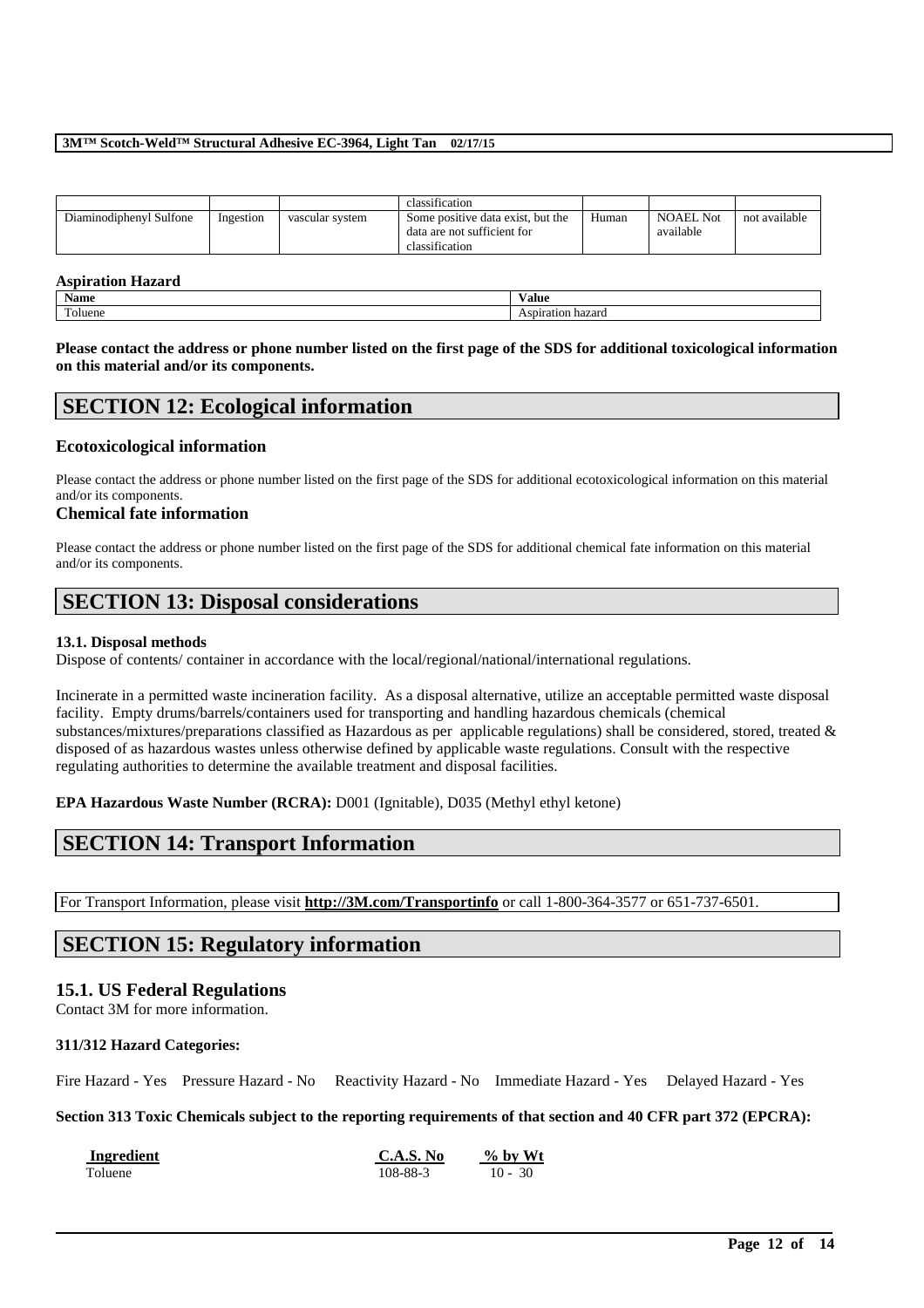### **This material contains a chemical which requires export notification under TSCA Section 12[b]:**

| Ingredient (Category if applicable) | <b>C.A.S. No</b> | <b>Regulation</b>                     | <b>Status</b> |
|-------------------------------------|------------------|---------------------------------------|---------------|
| Epoxy Resin                         | 5026-74-4        | Toxic Substances Control Act (TSCA) 4 | Applicable    |
|                                     |                  | <b>Test Rule Chemicals</b>            |               |

## **15.2. State Regulations**

Contact 3M for more information.

#### **California Proposition 65**

| Ingredient | C.A.S. No. | <b>Classification</b>     |
|------------|------------|---------------------------|
| Toluene    | 108-88-3   | Female reproductive toxin |
| Toluene    | 108-88-3   | Developmental Toxin       |

WARNING: This product contains a chemical known to the State of California to cause birth defects or other reproductive harm.

## **15.3. Chemical Inventories**

The components of this product are in compliance with the chemical notification requirements of TSCA.

Contact 3M for more information.

## **15.4. International Regulations**

Contact 3M for more information.

**This SDS has been prepared to meet the U.S. OSHA Hazard Communication Standard, 29 CFR 1910.1200.**

## **SECTION 16: Other information**

#### **NFPA Hazard Classification**

**Health:** 2 **Flammability:** 3 **Instability:** 0 **Special Hazards:** None

National Fire Protection Association (NFPA) hazard ratings are designed for use by emergency response personnel to address the hazards that are presented by short-term, acute exposure to a material under conditions of fire, spill, or similar emergencies. Hazard ratings are primarily based on the inherent physical and toxic properties of the material but also include the toxic properties of combustion or decomposition products that are known to be generated in significant quantities.

| <b>Document Group:</b> | 11-0923-0 | <b>Version Number:</b>  | 28.00    |
|------------------------|-----------|-------------------------|----------|
| <b>Issue Date:</b>     | 02/17/15  | <b>Supercedes Date:</b> | 08/12/11 |

DISCLAIMER: The information in this Safety Data Sheet (SDS) is believed to be correct as of the date issued. 3M MAKES NO WARRANTIES, EXPRESSED OR IMPLIED, INCLUDING, BUT NOT LIMITED TO, ANY IMPLIED WARRANTY OF MERCHANTABILITY OR FITNESS FOR A PARTICULAR PURPOSE OR COURSE OF PERFORMANCE OR USAGE OF TRADE. User is responsible for determining whether the 3M product is fit for a particular purpose and suitable for user's method of use or application. Given the variety of factors that can affect the use and application of a 3M product, some of which are uniquely within the user's knowledge and control, it is essential that the user evaluate the 3M product to determine whether it is fit for a particular purpose and suitable for user's method of use or application.

3M provides information in electronic form as a service to its customers. Due to the remote possibility that electronic transfer may have resulted in errors, omissions or alterations in this information, 3M makes no representations as to its completeness